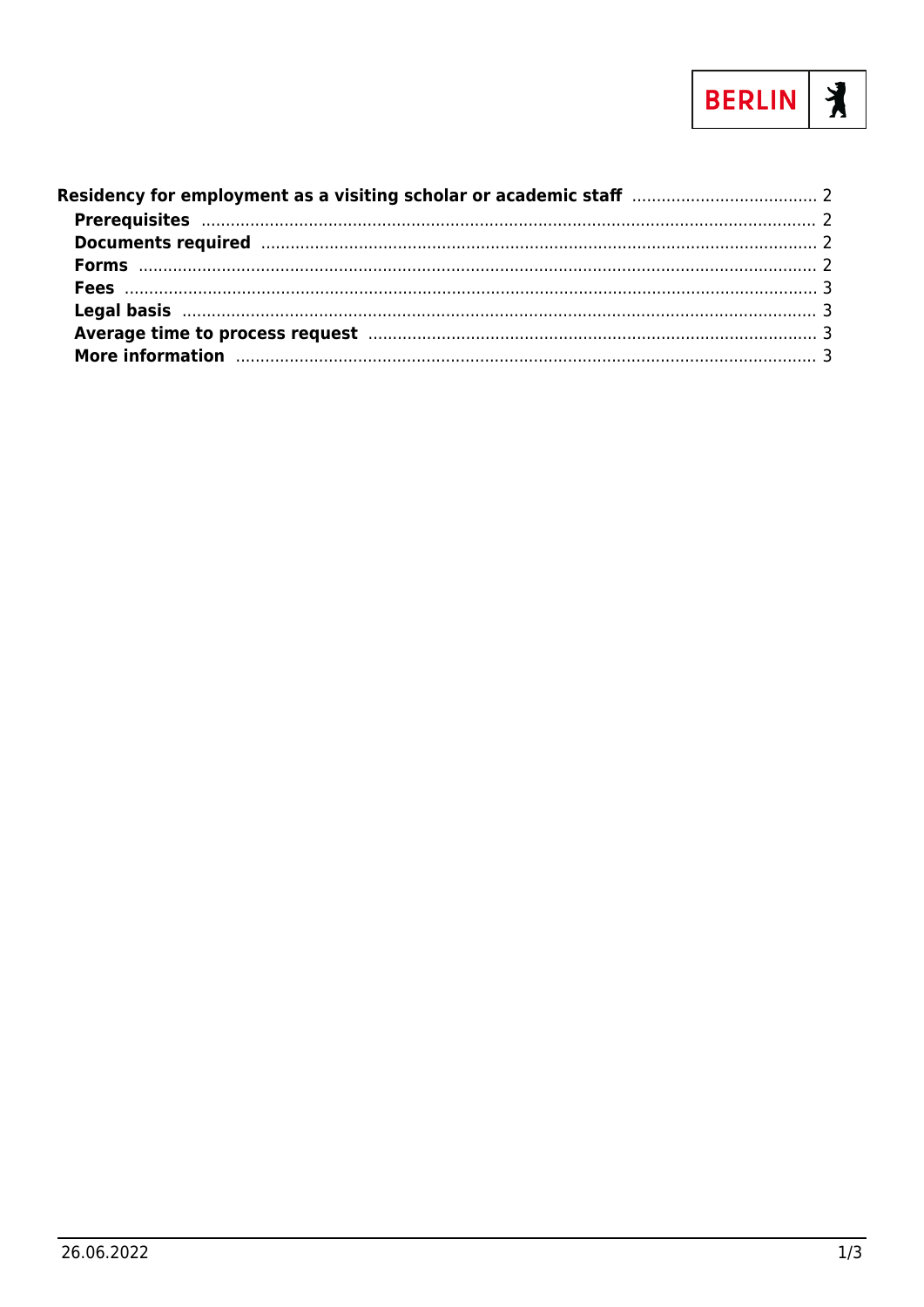# <span id="page-1-0"></span>Residency for employment as a visiting scholar or academic staff

Issuance and extension of a residence permit for the purpose of employment as a visiting scholar / academic staff

## <span id="page-1-1"></span>**Prerequisites**

**Employment at a public university or research institution**

A residence permit can be issued if you want to work as a teacher or researcher and are a visiting scholar or academic / technical staff member with an employment contract at a university or public research institute.

- **Main residence in Berlin**
- **A personal interview is required**

The interview should, if possible, take place by appointment.

#### <span id="page-1-2"></span>**Documents required**

- **Valid passport**
- **1 current biometric photo**

([http://www.berlin.de/labo/\\_assets/kraftfahrzeugwesen/foto-mustertafel.pdf](http://www.berlin.de/labo/_assets/kraftfahrzeugwesen/foto-mustertafel.pdf)) 35mm x 45mm, frontal shot with neutral facial expression and closed mouth, looking straight into the camera, light background

**Health insurance**

Proof of a secure livelihood must also include sufficient health insurance. Those with statutory health insurance are sufficiently insured. Those with private health insurance must consider the type and extent of their health insurance. For more information, please read the leaflet "Information on adequate health insurance".

- **Current employment contract or extension of the employment contract**
- **Current certificate of employment** Not older than 14 days
- **the form "Antrag auf Erteilung eines Aufenthaltstitels" (Application for Issuance of a Residence Permit)**

Only required for first-time application

- **Proof of main residence in Berlin**
	- Certificate of registration at the main residence **or**
	- lease and written confirmation of occupancy from the landlord

#### <span id="page-1-3"></span>**Forms**

**the form "Antrag auf Erteilung eines Aufenthaltstitels (Application for Issuance of a Residence Permit) - in German, English, French, Italian**

([https://www.berlin.de/formularverzeichnis/?formular=/labo/zuwanderung/\\_as](https://www.berlin.de/formularverzeichnis/?formular=/labo/zuwanderung/_assets/mdb-f72301-labo_agen1__antrag_engl_frz_ital_03_2017.pdf) sets/mdb-f72301-labo\_agen1\_antrag\_engl\_frz\_ital\_03\_2017.pdf)

**the form "Antrag auf Erteilung eines Aufenthaltstitels (Application for Issuance of a Residence Permit - in German, Greek, Turkish, Serbo-Croatian**